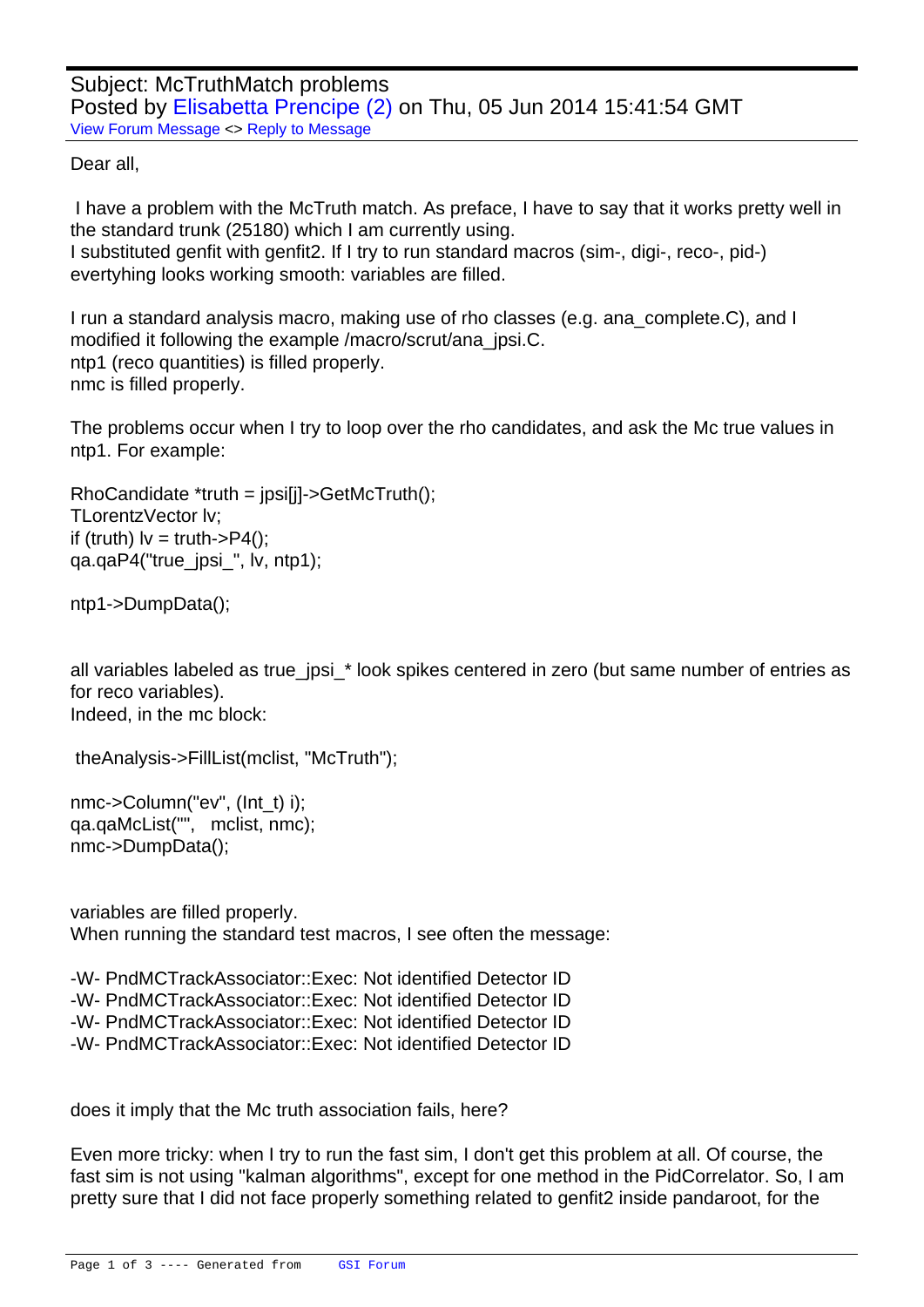MCtruth association. It is not clear to me how to debug this, and I need your help. Do you have any idea at which level the true association is going wrong? did anybody experienced before something like that?

thank you in advance for your help,

**Elisabetta** 

Subject: Re: McTruthMatch problems Posted by StefanoSpataro on Thu, 05 Jun 2014 16:00:13 GMT View Forum Message <> Reply to Message

This means that for some detector you are filling the PndTrackCand with wrong detector ID. I would sugg[est to print these nu](https://forum.gsi.de/index.php?t=usrinfo&id=306)mbers to see where you get such messages.

Subject: Re: McTruthMatch problems Posted by Elisabetta Prencipe (2) on Thu, 05 Jun 2014 17:23:55 GMT View Forum Message <> Reply to Message

Hi Stefano,

 [in PndTrackAssoc](https://forum.gsi.de/index.php?t=rview&th=4313&goto=16777#msg_16777)iat[or I see that this](https://forum.gsi.de/index.php?t=post&reply_to=16777) problem occurs when:

```
 PndTrackCandHit candHit = trackCand.GetSortedHit(ii);
Int_t trackID = -1;
 if (candHit.GetDetId()==-1)
	 {
 	 cout << "-W- PndMCTrackAssociator::Exec: Not identified Detector ID" << endl;
	 }
```
At this level only PndTracks are used, not directly GFtracks.

The HitID depends on which detector the candHit comes. In case the problem occurs, it is -1, of course.

Which parameters are you asking to print out? all detIDs?

I put a print out at line 338, before the end of the loop on PndTrack, in PndTrackAssociator.cxx.

cout<<candHit.GetDetId()<<endl;

Here attached is the result, running over 20 events, with several other debugging messages in reconstruction.

Thank you in advance for your help, Elisabetta

```
File Attachments
1) reco2.log, downloaded 184 times
```